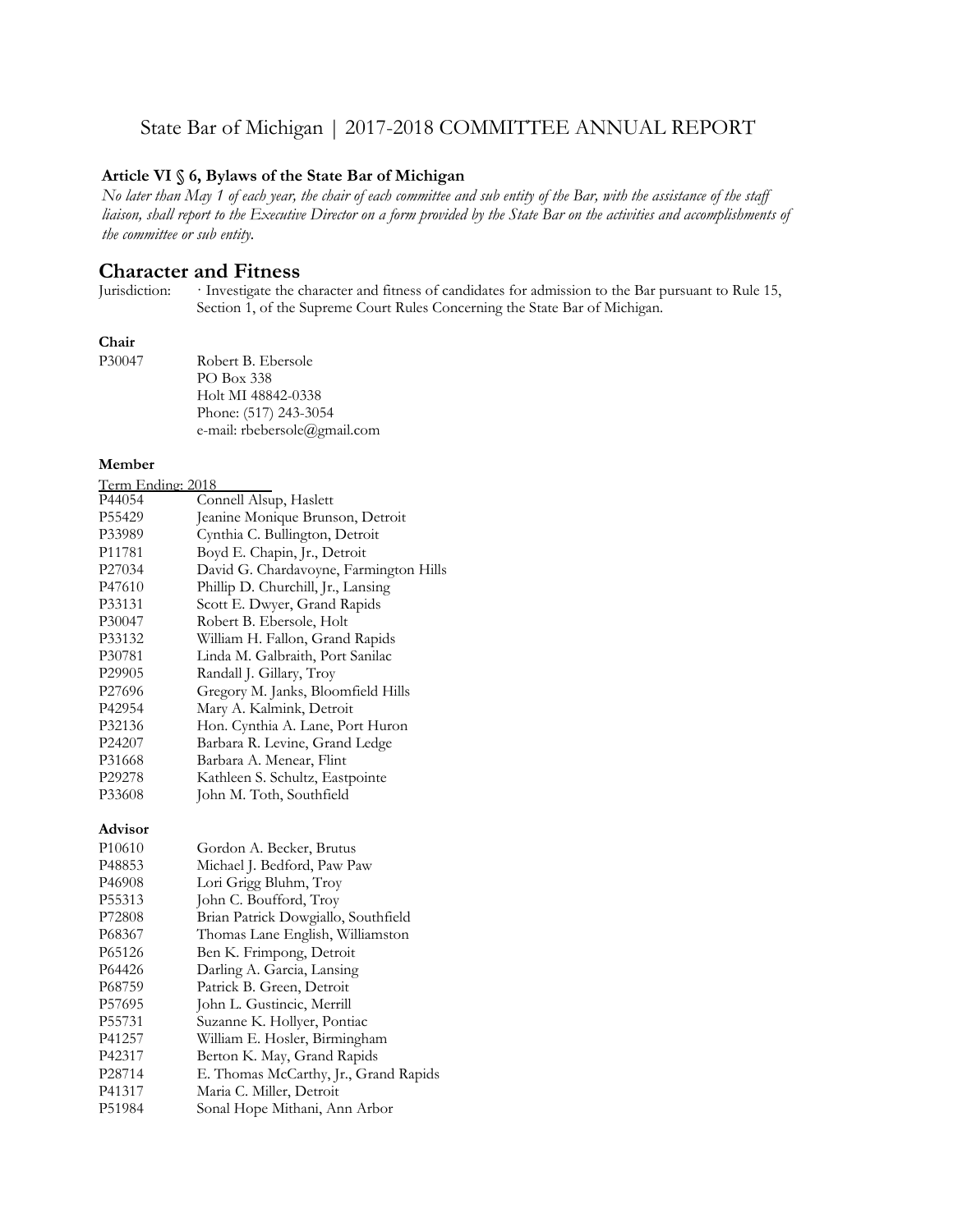| P58346 | Brian P. Morley, Lansing         |
|--------|----------------------------------|
| P55138 | Kimberly J. Ruppel, Troy         |
| P33222 | Thomas L. Saxe, Grand Rapids     |
| P44485 | Wanda M. Stokes, Lansing         |
| P59411 | Keith P. Theisen, Traverse City  |
| P33955 | Kimberley Reed Thompson, Detroit |
| P37062 | Joan P. Vestrand, Auburn Hills   |

#### **State Bar Liaison**

| P53603 | Danon D. Goodrum-Garland, Lansing |
|--------|-----------------------------------|
|        | Patricia Peyton, Lansing          |
|        | Diane K. VanAken, Lansing         |

#### **State Bar Liaison Assistant**

Mary Sue Lester, Lansing Keith Wilkinson, Lansing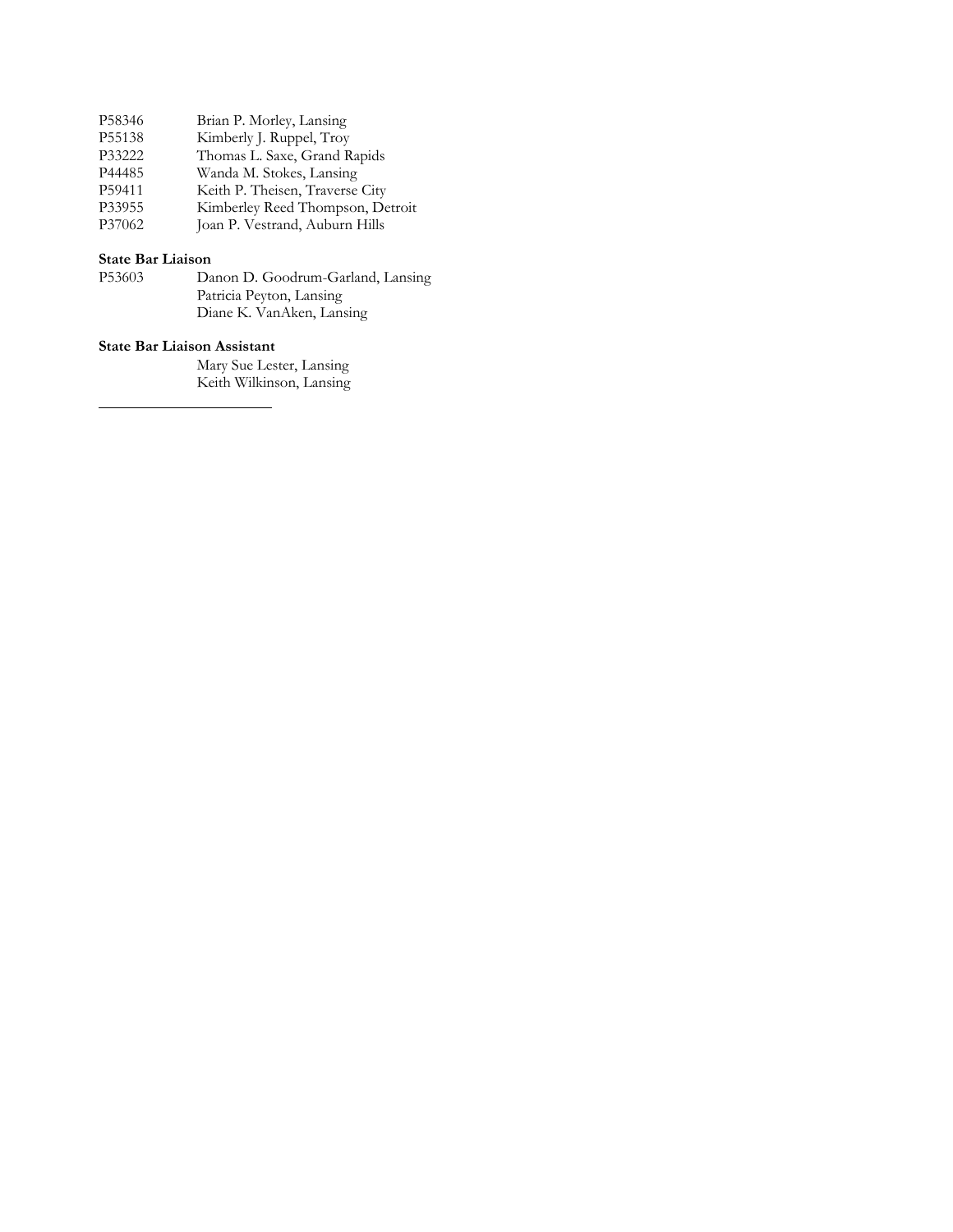## STATE BAR OF MICHIGAN|2017-2018 COMMITTEE ANNUAL REPORT

#### **Committee Meeting Schedule:**

Please attach any additional information needed regarding Committee meetings as an addendum. *\*Please keep meeting descriptions brief.*

| <b>Meeting Type</b>                                                   |                                                                                                                                                                                                                        | Date | Location |  |
|-----------------------------------------------------------------------|------------------------------------------------------------------------------------------------------------------------------------------------------------------------------------------------------------------------|------|----------|--|
| Description                                                           |                                                                                                                                                                                                                        |      |          |  |
| Meeting Type Hearing                                                  |                                                                                                                                                                                                                        |      |          |  |
| Description                                                           | Hearings are scheduled as mutually convenient between the Presiding Committee Member, State Bar Counsel, and<br>Applicant/Applicant's Counsel. Hearings are conducted in Lansing, Detroit, Southfield and Grand Rapids |      |          |  |
|                                                                       | Meeting Type Business Meetings                                                                                                                                                                                         |      |          |  |
| Description<br>Business meetings are conducted on an as-needed basis. |                                                                                                                                                                                                                        |      |          |  |
| Meeting Type                                                          |                                                                                                                                                                                                                        |      |          |  |
| Description                                                           |                                                                                                                                                                                                                        |      |          |  |
|                                                                       |                                                                                                                                                                                                                        |      |          |  |
| Meeting Type                                                          |                                                                                                                                                                                                                        |      |          |  |
| Description                                                           |                                                                                                                                                                                                                        |      |          |  |
|                                                                       |                                                                                                                                                                                                                        |      |          |  |
| Meeting Type                                                          |                                                                                                                                                                                                                        |      |          |  |
| Description                                                           |                                                                                                                                                                                                                        |      |          |  |
|                                                                       |                                                                                                                                                                                                                        |      |          |  |
| Meeting Type                                                          |                                                                                                                                                                                                                        |      |          |  |
| Description                                                           |                                                                                                                                                                                                                        |      |          |  |
|                                                                       |                                                                                                                                                                                                                        |      |          |  |
|                                                                       |                                                                                                                                                                                                                        |      |          |  |

**Reset Section**

**Resources provided by the State Bar of Michigan in support of committee work:**

Six full-time staff members of the Character and Fitness department process and investigate all applications, favorably recommend applicants whose files did not reveal information considered significantly adverse, designate and prepare files to be referred to district committees, and assist assigned State Bar Counsel and the Standing Committee in conducting de novo hearings. The Director of Professional Standards and the Professional Standards Assistant Counsel also assist the Committee with legal and ethical matters. Meeting space at the Michael Franck Building is provided for hearings conducted in Lansing, as are court reporting services for all hearings conducted throughout the state, along with all materials and meals for hearings, meetings, and training sessions. Committee members and staff also attend hearings before the Board of Law Examiners, and staff prepares and distributes the hearing materials for those hearings.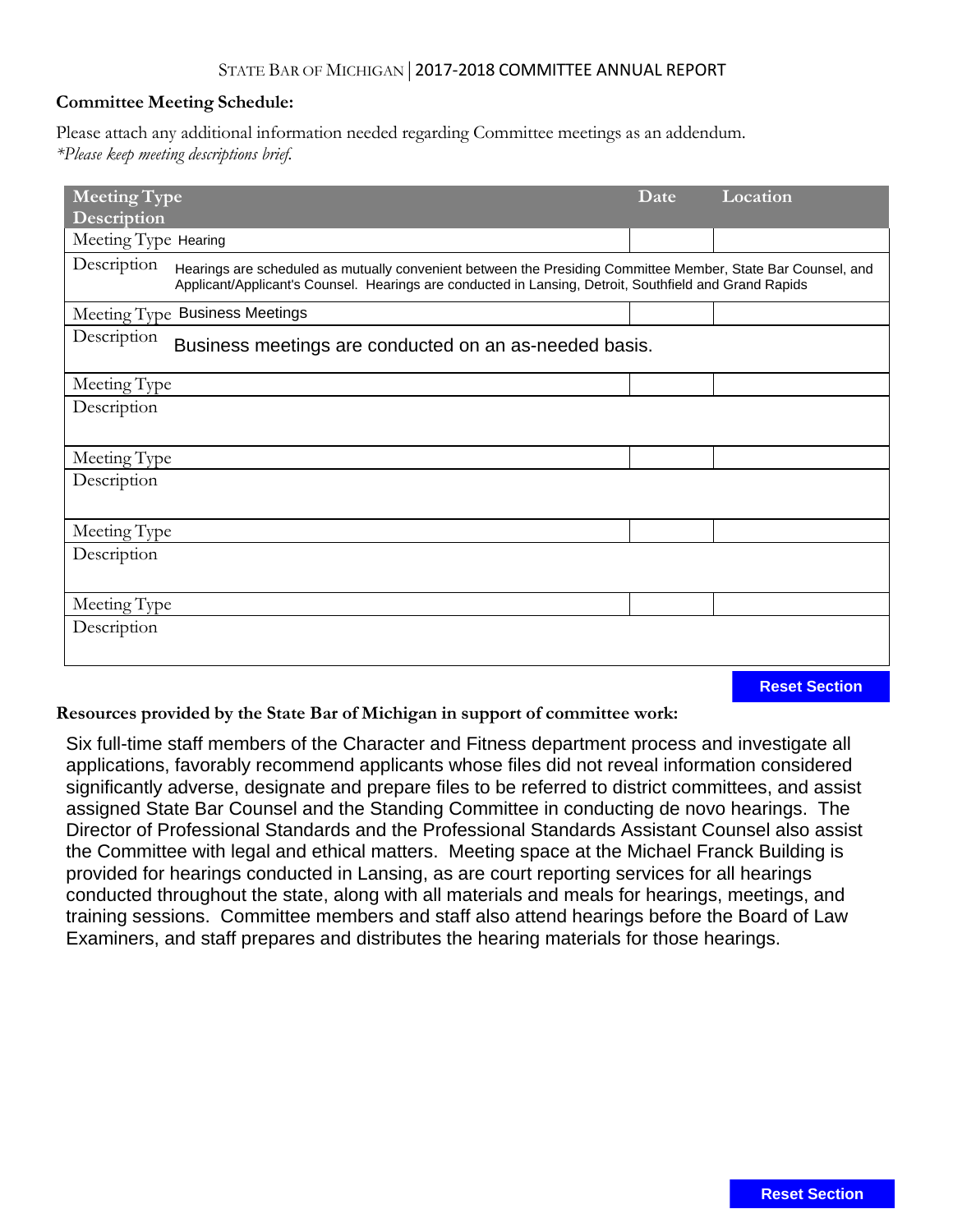# **Committee Activities and Strategic Goal Accomplishments:**

Please list each accomplishment/activity, and indicate which strategic plan area it supports by checking the corresponding boxes.

| The primary work of the Standing Committee on Character and Fitness (SC) is<br>to investigate and make recommendations with respect to the character and<br>fitness of every applicant for admission to the bar by bar examination, as well as<br>some applicants for admission without examination when designated by the<br>Board of Law Examiners (BLE). This work is accomplished with the assistance<br>of assigned State Bar Staff and the District Character and Fitness Committees<br>(DC). One business-type meeting may be held during the year to address                                                                                                                                                             | $\Box$ G1 $\Box$ G2 $\Box$ G3 $\Box$ G4<br>$\square$ S1 $\square$ S1 $\square$ S1 $\square$ S1<br>$\square$ S2 $\square$ S2 $\square$ S2<br>$\square$ S2<br>$\square$ S3<br>$\square$ S3 $\square$ S3<br>$\square$ S3<br>$\square$ S4 $\square$ S4 $\square$ S4<br>$\square$ S5 $\square$ S5<br>$\square$ S6 $\square$ S6 |
|----------------------------------------------------------------------------------------------------------------------------------------------------------------------------------------------------------------------------------------------------------------------------------------------------------------------------------------------------------------------------------------------------------------------------------------------------------------------------------------------------------------------------------------------------------------------------------------------------------------------------------------------------------------------------------------------------------------------------------|---------------------------------------------------------------------------------------------------------------------------------------------------------------------------------------------------------------------------------------------------------------------------------------------------------------------------|
| policy issues and train new members, if deemed necessary by the Chairperson.                                                                                                                                                                                                                                                                                                                                                                                                                                                                                                                                                                                                                                                     | <b>Reset Section</b>                                                                                                                                                                                                                                                                                                      |
| The SC members review recommendations submitted by the DCs, conduct<br>confidential applicant hearings, and make recommendations to the BLE. The bar<br>exam is administered by the BLE twice annually, and each first time examinee must<br>complete an Affidavit of Personal History and submit all required background<br>information. There were 814 examinees who filed Affidavits of Personal History for<br>the July 2017 and February 2018 examinations. Applicants must be re-certified if the<br>original application is over three years old and the applicant has not been successful                                                                                                                                | $\Box G1$ $\Box G2$ $\Box G3$ $\Box G4$<br>$\square$ S1 $\square$ S1 $\square$ S1 $\square$ S1<br>$\square$ S2 $\square$ S2 $\square$ S2<br>$\square$ S3 $\square$ S3 $\square$ S3<br>$\square$ S3<br>$\square$ S4 $\square$ S4 $\square$ S4<br>$\square$ S5 $\square$ S5<br>$\square$ S6 $\square$ S6                    |
| on the bar examination, which involves submitting to another complete investigation.                                                                                                                                                                                                                                                                                                                                                                                                                                                                                                                                                                                                                                             | <b>Reset Section</b>                                                                                                                                                                                                                                                                                                      |
| An applicant is recommended favorably to the BLE without referral to the Committee when<br>investigation of past conduct discloses no significant adverse factual information. In all<br>other instances, applicants are referred to a DCfor personal interview. Approximately 200<br>members of the Bar volunteer to serve on the nine DCs. The DCs issue a written report<br>and recommendation on each applicant interviewed to the SC. Upon receiving a DC<br>recommendation, the SC may: endorse the recommendation, take the recommendation<br>under advisement pending additional information, remand the recommendation with<br>instructions for further proceedings, or reject the recommendation and conduct a hearing | $\Box G1$ $\Box G2$ $\Box G3$ $\Box G4$<br>$\square$ S1 $\square$ S1 $\square$ S1 $\square$ S1<br>$\square$ S2 $\square$ S2 $\square$ S2<br>$\square$ S3 $\square$ S3 $\square$ S3<br>$\square$ S3<br>$\square$ S4 $\square$ S4 $\square$ S4<br>$\square$ S5 $\square$ S5<br>$\square$ S6 $\square$ S6                    |
| de novo. All recommendations are ultimately transmitted to the BLE for final action.                                                                                                                                                                                                                                                                                                                                                                                                                                                                                                                                                                                                                                             | <b>Reset Section</b>                                                                                                                                                                                                                                                                                                      |
| The District Committees conducted interviews for 49 applicants between April 1,<br>2017 and March 31, 2018. To date, 2 files have been referred for DC interviews<br>for the February 2018 exam cycle. It is expected that up to 27 additional files<br>may be referred prior to August 1, 2018, based on the information received to<br> date. New member training for DC members was conducted on March 21,<br>2018, by members of the SC and SBM staff, and was attended by 39 new<br>members.                                                                                                                                                                                                                                | $\Box G1$ $\Box G2$ $\Box G3$ $\Box G4$<br>$\square$ S1 $\square$ S1 $\square$ S1<br>$\square$ S2 $\square$ S2 $\square$ S2<br>$\square$ S2<br>$\square$ S3 $\square$ S3 $\square$ S3<br>$\square$ S4 $\square$ S4 $\square$ S4<br>$\square$ S5 $\square$ S5<br>$\square$ S6 $\square$ S6                                 |
|                                                                                                                                                                                                                                                                                                                                                                                                                                                                                                                                                                                                                                                                                                                                  | <b>Reset Section</b>                                                                                                                                                                                                                                                                                                      |
| From April 1, 2017 - March 31, 2018, the Standing Committee conducted 28 formal<br>hearings before making recommendations to the BLE. Additionally, 25 applicant<br>matters are currently on the hearing docket, and scheduled or expected to be<br>conducted during the remainder of the fiscal year. Six hearings before the BLE were<br>also conducted during this time frame, which required the presence of a member of the<br>Committee acting as assigned State Bar Counsel, as well as a member of the Character<br>and Fitness Department Staff. New member training for Standing Committee members<br>was conducted on October 20, 2017, by members of the SC and SBM staff, and was                                   | $\Box G1$ $\Box G2$ $\Box G3$ $\Box G4$<br>$\square$ S1 $\square$ S1 $\square$ S1 $\square$ S1<br>$\square$ S2 $\square$ S2 $\square$ S2 $\square$ S2<br>$\square$ S3 $\square$ S3 $\square$ S3<br>$\square$ S4 $\square$ S4 $\square$ S4<br>$\square$ S5 $\square$ S5<br>$\square$ S6 $\square$ S6                       |
| attended by 6 new members.                                                                                                                                                                                                                                                                                                                                                                                                                                                                                                                                                                                                                                                                                                       | <b>Reset Section</b>                                                                                                                                                                                                                                                                                                      |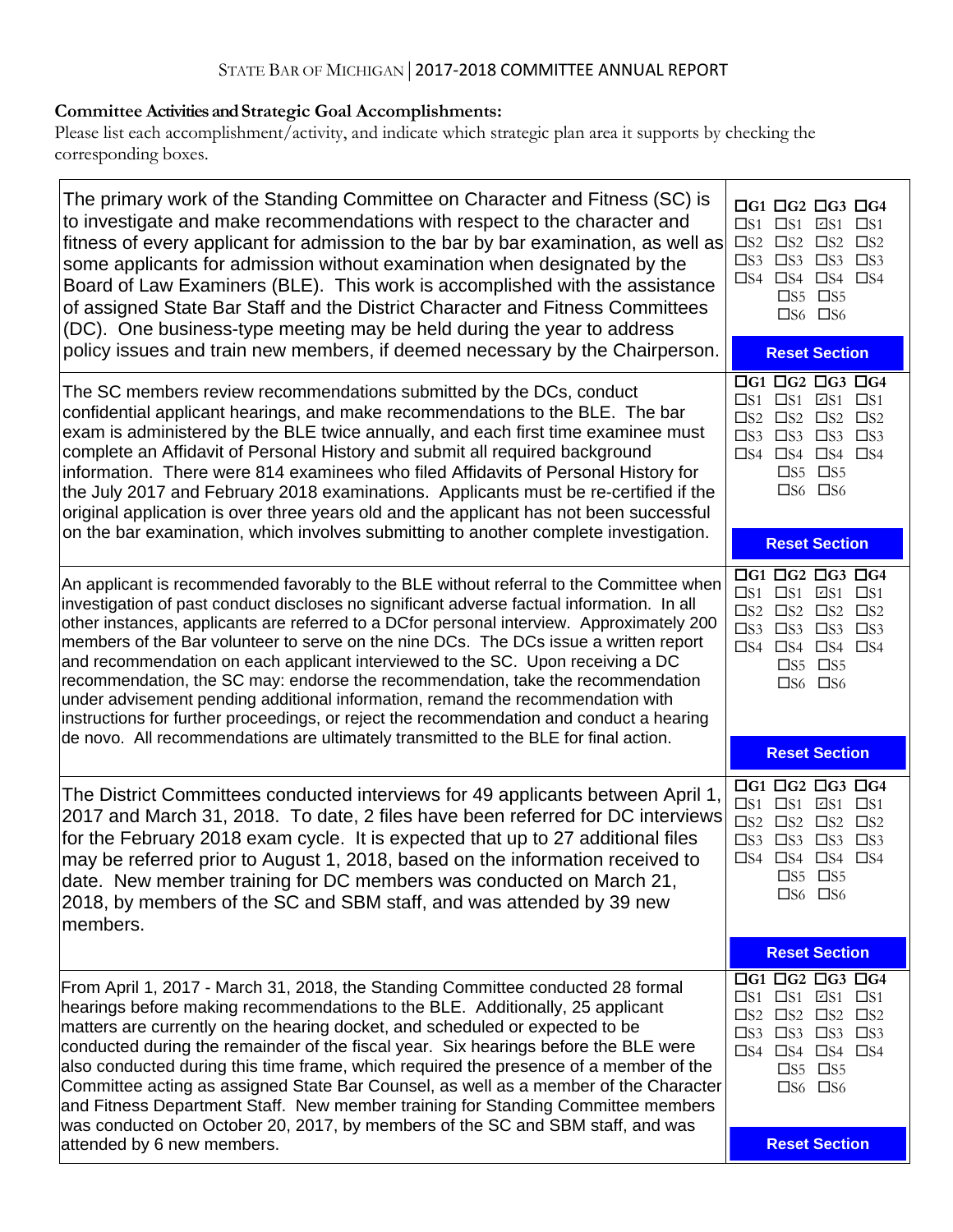## REPORT **Future Goals and Activities:**

State Bar and Board of Law Examiners staff have been involved in automation to the Admissions process for the last several years, using a three phase plan. Phase 1 was finished effective with the February 2016 exam that enabled completed applications and payments to be submitted to the State Bar's eCommerce site.

Phase 2 is in progress and involves the development of an Applicant/SBM C&F Department/BLE Staff communication portal and database. These enhancements will further improve efficiencies in communication regarding an application. The portal will be accessible to applicants at their convenience and will allow them to check on the status of their application, including to confirm documents received and outstanding, and update their contact information without emailing or letter. Through the portal system, BLE Staff will be able to see the status of applicants in the C&F process (such as recommended for approval, closed for non-cooperation, referred to district committee, etc) to improve communication efficiencies. The portal will also allow applicants and third parties to upload documents, which will reduce processing lag time due to pending documents. The portal will allow State Bar Staff to enhance efficiencies when sending computer generated letters to third parties, among other things. Developmental efforts to complete phase 2 were delayed due to the need to transition the Affidavit of Personal History to the State Bar's server from the National Conference of Bar Examiners' server (NCBE), requiring programming development within a very narrow period of time.

Phase 3 will involve further enhancements to the portal to improve efficiencies in the hearings process via the electronic communication process and data sharing.

A request for an increase in the investigation fee is currently pending before the Michigan Supreme Court; fees were last raised in 2001. The increase was requested to reduce the amount of member dues currently being allocated to the Character and Fitness process.